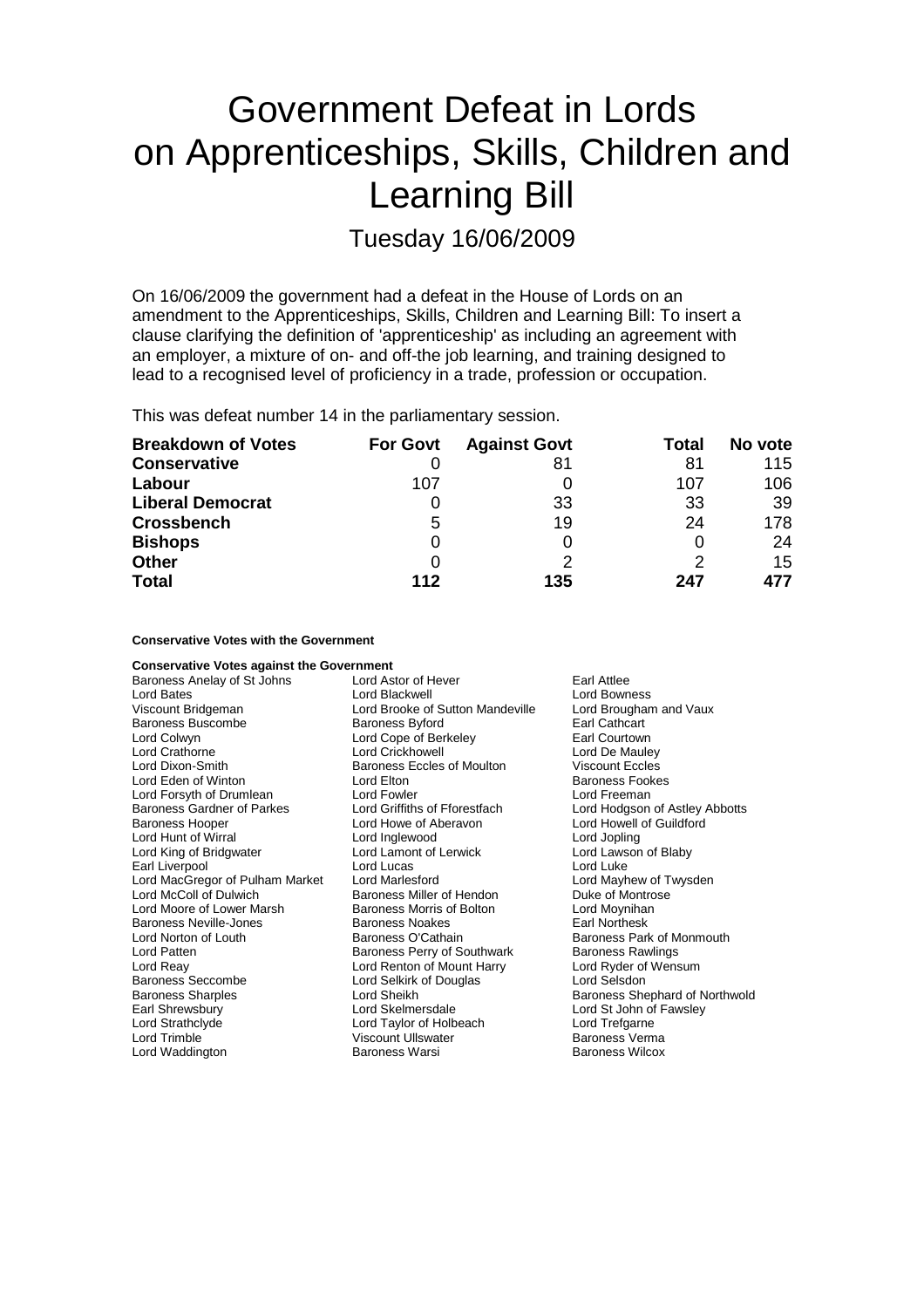## **Labour Votes with the Government**<br>Lord Ahmed

Lord Borrie Lord Boyd of Duncansby<br>
Lord Brada Lord Brett Lord Harris of Haringey Lord Hart of Chilton Lord Hart of Chilton Lord Hart of Chilton Lord Hart of Chilton Lo Lord King of West Bromwich Lord Kirkhill<br>
Lord Lea of Crondall Lord Lipsey Baroness Morgan of Drefelin<br>Lord Morris of Aberavon Baroness Ramsay of Cartvale Baroness Scotland of Asthal Lord Sewel<br>
Lord Smith of Leigh Lord Soley Baroness Taylor of Bolton Baroness Thornton Baroness Thornton Baroness Thornton Lord Turnberg Lord Woolmer of Leeds Lord Young of Norwood Green

Lord Alli **Lord Alli Baroness Amos**<br>
Baroness Andrews **Baroness** Lord Archer of Sandwell Lord Anderson of Swansea **Baroness Andrews** Baroness Andrews Lord Archer of Lord Archer of Lord Berkeley Lord Bassam of Brighton Lord Berkeley<br>
Lord Bilston Lord Baroness Blood Lord Bhattacharyya Lord Bilston Baroness Blood Lord Brookman Lord Campbell-Savours Lord Carter of Coles Lord Christopher Lord Clark of Windermere Lord Clinton-Davis Lord Davidson of Glen Clova<br>Lord Desai Lord Davies of Coity<br>
Lord Evans of Parkside 
Lord Evans of Watford

Lord Evans of Watford

Lord Evans of Watford

Lord Evans of Watford

Lord Evans of Watford

Lord Evans of Watford

Lord Evans of Watford

Lord Evans o Lord Evans of Parkside Lord Evans of Watford Baroness Farrington of Ribbleton Lord Faulkner of Worcester Lord Foster of Bishop Auckland Lord Foulkes<br>Baroness Gale Cumnock Baroness Gibson of Market Rasen Lord Gilbert Baroness Gibson of Market Rasen<br>Baroness Goudie Baroness Golding **Baroness Goudie** Baroness Gould of Potternewton<br>
Baroness Gould of Potternewton<br>
Lord Graham of Edmonton<br>
Lord Graham of Edmonton Lord Graham of Edmonton Lord Grantchester Lord Grocott Lord Haworth Baroness Henig Baroness Henig<br>Baroness Hollis of Heigham Baroness Henig Baroness Hollis of Heigham Baroness Hollis of Heigham Lord Howarth of Newport Lord Jones<br>Lord Kirkhill Lord Lavard Lord Mackenzie of Framwellgate Baroness Massey of Darwen Lord Maxton<br>Baroness McDonagh Baroness McIntosh of Hudnall Lord McIntosh of Haringey Baroness McIntosh of Hudnall Lord McIntos<br>Lord Mitchell Lord Moonie Lord McKenzie of Luton Lord Mitchell Lord Mexican Lord Moonie<br>
Baroness Morgan of Drefelin Lord Morris of Handsworth Baroness Morris of Yardlev Lord Myners **Carlo Aberavon Lord O'Neill of Clackmannan**<br>
Lord Pendry **Carlo Aberavon Claude Baroness Pitkeathle**v Lord Patel of Blackburn Lord Pendry Cord Pendry Baroness Pitke<br>Baroness Prosser Cord Puttnam Lord Puttnam Baroness Quin Baroness Prosser **Cartagens** Lord Puttnam<br>Baroness Ramsay of Cartvale Baroness Rendell of Babergh Card Richard Lord Rosser The Lord Rowlands Corporation Baroness Royall of Blaisdon<br>
Baroness Scotland of Asthal Lord Sewel Corporation Corporation Corporation Lord Soley **Lord Stone of Blackheath Cord Stone Stone Stone Stone Stone Stone Stone Stone Stone Stone Stone Stone Stone Stone Stone Stone Stone Stone Stone Stone Stone Stone Stone Stone Stone Stone Stone Stone Stone Stone** Lord Turnicliffe Lord Turnberg Communicative Marchaeos Uddin<br>
Baroness Wall of New Barnet Lord Warner Communicative Communicative Marty Lord Warner **Baroness Warwick of Undercliffe**<br>
Lord Whitty **Baroness Wilkins** Baroness Whitaker Lord Whitty Baroness Wilkins

Lord Braaley<br>Lord Brooke of Alverthorpe Lord Lofthouse of Pontefract

**Labour Votes against the Government**

#### **Liberal Democrat Votes with the Government**

## **Liberal Democrat Votes against the Government**

Baroness Garden of Frognal Earl Glasgow<br>
Lord Greaves Corp Lord Lee of Trafford Baroness Scott of Needham Market

Lord Addington **Baroness Bonham-Carter of Yarnbury** Lord Chidgey<br>Lord Cotter **Baroness Eall** Viscount Falkland Baroness Fall Uiscount Falkland Uiscount Falkland Baroness Falkner of Margravine<br>Earl Glasgow Lord Goodhart Lord Lee of Trafford<br>
Baroness Maddock<br>
Earl Mar and Kellie Lord Livsey of Talgarth **Baroness Maddock**<br>
Baroness Miller of Chilthorne Domer<br>
Baroness Miller of Chilthorne Domer Lord McNally **Lord McNally** Baroness Miller of Chilthorne Domer Baroness Nicholson of Winterbourne<br>
Lord Cakeshott of Seagrove Bay Lord Razzall **Lord Roberts of Llandudno** Lord Oakeshott of Seagrove Bay Lord Razzall **Lord Roberts of Landuc**<br>
Baroness Scott of Needham Market Baroness Sharp of Guildford Lord Shutt of Greetland Lord Steel of Aikwood **Lord Taverne** Lord Teverson<br>
Baroness Thomas of Winchester Lord Thomas of Gresford **Baroness Thor** Baroness Thomas of Winchester Lord Thomas of Gresford<br>Lord Tord Tord Thomas of Gresford Baroness Thomas of Walliswood<br>Baroness Walmsley

## **Crossbench Votes with the Government**

Lord Bew **Baroness Coussins** Lord Craig of Radley<br>
Lord Elystan-Morgan **Baroness Howarth of Breckland** Baroness Howarth of Breckland

Lord Alton of Liverpool Viscount Brookeborough Viscount Colville of Culross Baroness Howe of Idlicote **Lord Laird**<br>
Lord Low of Dalston **Lord Luce** Baroness O'Neill of Bengarve Lord Palmer Lord Ramsbothames Cord Ramsbothames Cord Ramsbothames Cord Ramsbotham<br>
Lord Rogan Lord Walpole Viscount Waverley

**Crossbench Votes against the Government**<br>Lord Alton of Liverpool **Cross Viscount Brookeborough** Baroness Stern

Baroness Walmsley

Lord Luce<br>
Raroness Masham of Ilton<br>
Viscount Montgomery of Ala Countess of Mar **Baroness Masham of Ilton** Viscount Montgomery of Alamein<br>Baroness O'Neill of Bengarve Lord Palmer **Dangers Container** Lord Ramsbotham